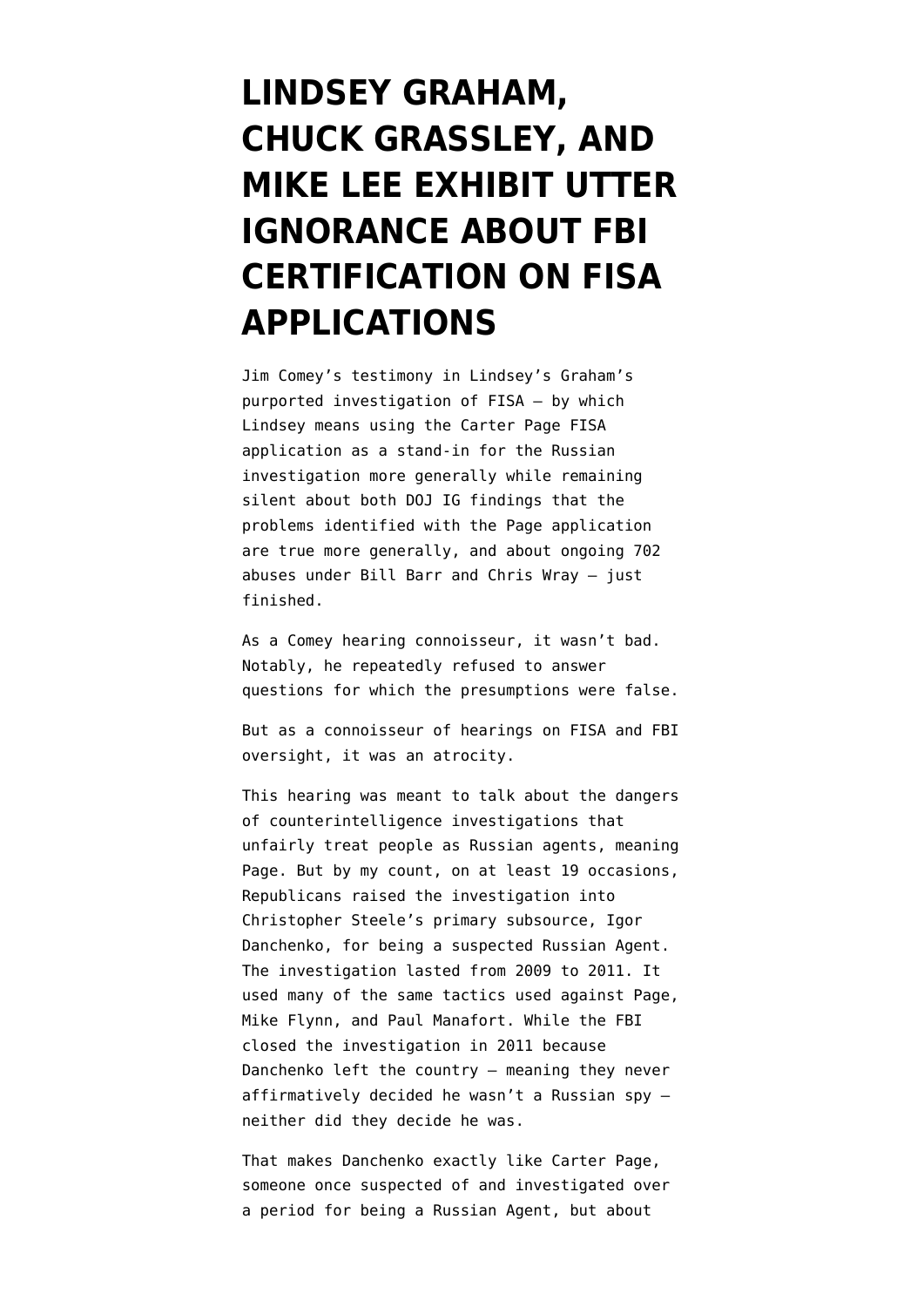whom the investigation was inconclusive, with [remaining unanswered questions.](https://www.emptywheel.net/2019/04/30/useful-but-willful-idiot-page-or/)

If you believe in due process in this country, you treat Igor Danchenko exactly like you'd like Carter Page to be treated.

And Republicans — starting and ending with Lindsey Graham — over and over again — stated that Danchenko was a suspected Russian agent in 2016 (which is plausible but for which there is no evidence) and even, repeatedly, stated as fact that he was a Russian spy. Lindsey claimed at one point that "the Primary Subsource was a Russian agent." He later called Danchenko, "Igor the Russian spy."

Republicans today did everything they complain was done with Carter Page, but they did so in a public hearing.

Danchenko may very well have been still suspect in 2016; that may very well have been something to consider when vetting the dossier (though as Comey noted, it could either corroborate that Danchenko had the sources he claimed or raise concerns about Russian disinformation). That absolutely should have been a factor to raise concerns about Russian disinformation. But everything in the public record shows that Danchenko was, in 2016, in exactly the same status Page will be in 2022, someone against whom an inconclusive foreign agent investigation was closed years earlier.

Still worse, at a hearing in which Lindsey Graham and other Republican Senators claimed they wanted to fix the problems in the FISA process identified as part of the Carter Page application, one after another — including Graham, Chuck Grassley, Mike Lee, Josh Hawley, and Joni Ernst — betrayed utter ignorance about the role of the FBI Director's certification in a FISA application.

By [statute,](https://www.law.cornell.edu/uscode/text/50/1804) the FBI Director (or National Security Advisor) certification requires a very limited set of information, basically explaining why the FBI wants to and can use a FISA warrant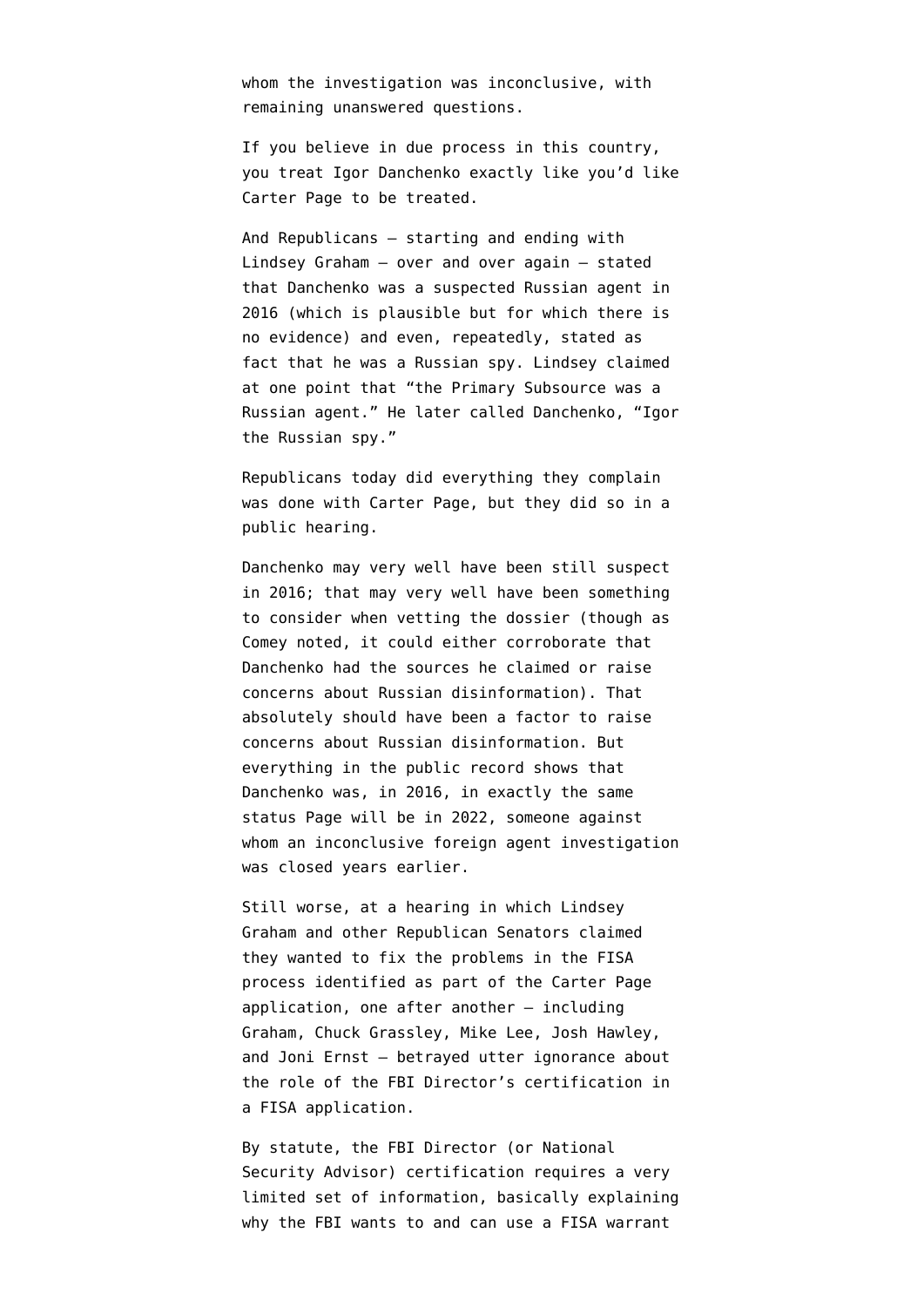rather than a criminal warrant, because they believe the desired information in part pertains to a national security threat.

> (6)a certification or certifications by the Assistant to the President for National Security Affairs, an executive branch official or officials designated by the President from among those executive officers employed in the area of national security or defense and appointed by the President with the advice and consent of the Senate, or the Deputy Director of the Federal Bureau of Investigation, if designated by the President as a certifying official–

(A)that the certifying official deems the information sought to be foreign intelligence information;

(B)that a significant purpose of the surveillance is to obtain foreign intelligence information;

(C)that such information cannot reasonably be obtained by normal investigative techniques;

(D)that designates the type of foreign intelligence information being sought according to the categories described in section 1801(e) of this title; and

(E)including a statement of the basis for the certification that—

(i)the information sought is the type of foreign intelligence information designated; and

(ii)such information cannot reasonably be obtained by normal investigative techniques;

Thanks to the declassification of the Carter Page FISA applications, we can see what the [declaration](https://beta.documentcloud.org/documents/6842432-161021-Carter-Page-FISA-Application#document/p65/a2002312) Comey signed looked like. In 8 pages tracking the statutory requirement, it explains